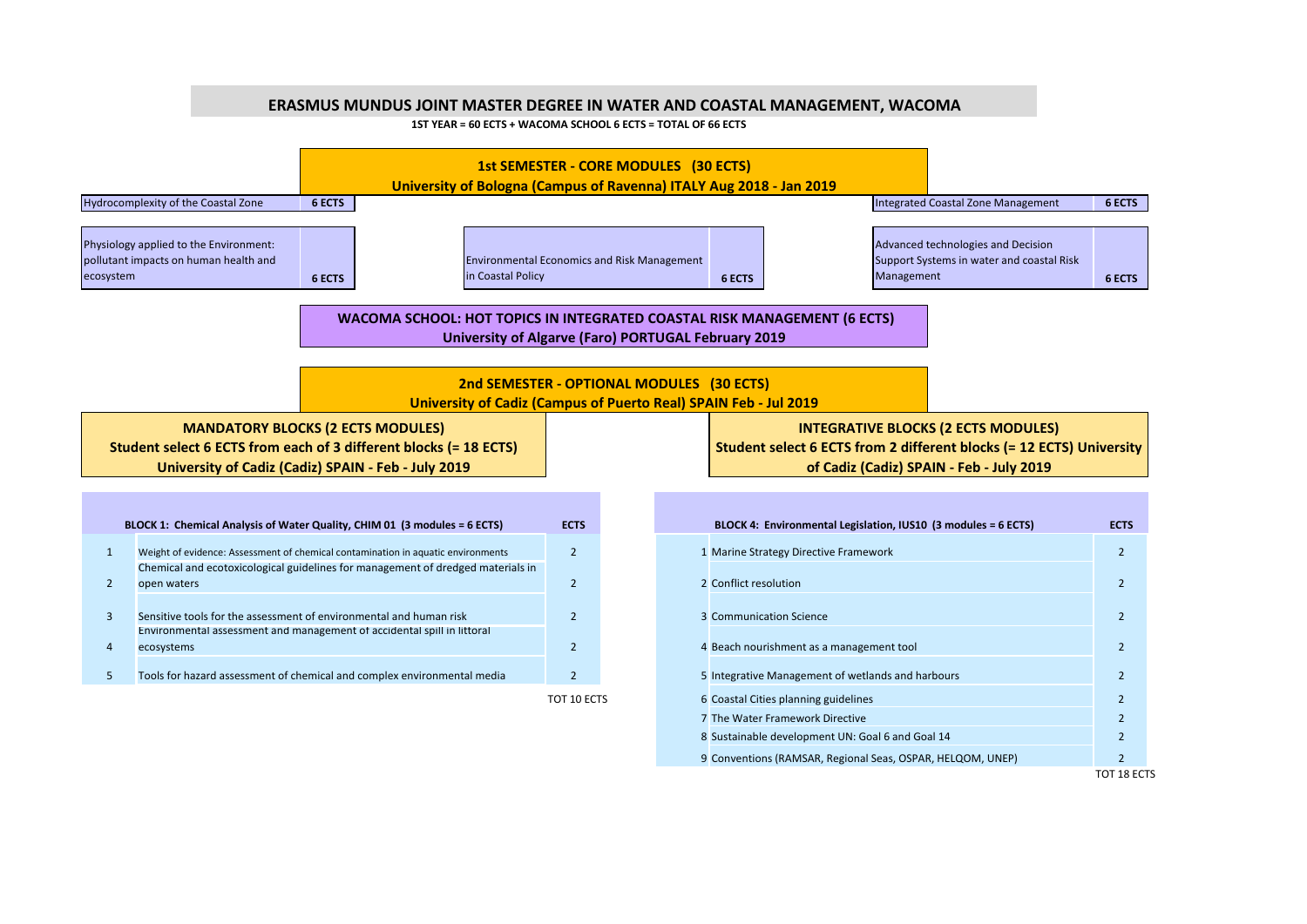| BLOCK 2: Ecotoxicological evaluation of Risk in Water and Coastal Management, BIO07 |             |  |                                                                               |       |
|-------------------------------------------------------------------------------------|-------------|--|-------------------------------------------------------------------------------|-------|
| $(3$ modules = 6 ECTS)                                                              | <b>ECTS</b> |  | BLOCK 5: Biology of aquatic organisms, BIO01 (3 modules = 6 ECTS)             | FC.   |
| <b>Ecotoxicity tests in Risk Assessment</b>                                         |             |  | Microbial potential for the attenuation of contaminants in coastal ecosystems |       |
| Bioavailability and bioaccumulation: Keys for the quality of ecosystems             |             |  | Alien species                                                                 |       |
| Integrated tools to determine environmental quality                                 |             |  | Biological tools for coastal management                                       |       |
| Integrative assessment of sediment quality in aquatic ecosystems                    |             |  | Remote sensing: algal booms                                                   |       |
| General methodology to assess quality of coastal ecosystems                         |             |  | Integrated water resources and natural areas management in the coastal zone   |       |
|                                                                                     | TOT 10 ECTS |  |                                                                               | TOT 1 |

| BLOCK 3: Geochemistry, GEO08 (3 modules = 6 ECTS)                           | <b>ECTS</b> |  | BLOCK 6: Environmental Impact and Management, FIS07 (3 modules = 6 ECTS) |
|-----------------------------------------------------------------------------|-------------|--|--------------------------------------------------------------------------|
| Basis for sediments and dredged material management                         |             |  | Modeling physical-biological processes                                   |
| Coastal land subsistence effects on freshwater resources and flood risk     |             |  | Climate change and extreme events effect on flood hazard                 |
| Coastal flooding hazard                                                     |             |  | Techniques for the diagnosis on ICZM process                             |
| Hydrometereological hazard and risk at the coastal zones                    |             |  | Salt marshes for flood risk management strategies                        |
| Land reclamation and drainage effect and feedback with water freshening and |             |  |                                                                          |
| salinization                                                                |             |  | Complex satellite monitoring of coastal zones                            |
| Quarrying and mining activities impacts on water quality                    |             |  | Coastal and marine areas: managing complex systems                       |
|                                                                             | TOT 12 ECTS |  | <b>Natural Hazard (SENDAI)</b>                                           |

| <b>ECTS</b> |   | BLOCK 5: Biology of aquatic organisms, BIO01 (3 modules = 6 ECTS)             | <b>ECTS</b> |
|-------------|---|-------------------------------------------------------------------------------|-------------|
|             |   | Microbial potential for the attenuation of contaminants in coastal ecosystems |             |
|             | 2 | Alien species                                                                 |             |
|             | 3 | Biological tools for coastal management                                       |             |
|             | 4 | Remote sensing: algal booms                                                   |             |
|             | 5 | Integrated water resources and natural areas management in the coastal zone   |             |
| TOT 10 ECTS |   |                                                                               | 10 FCTS     |

| <b>ECTS</b>   |    | BLOCK 6: Environmental Impact and Management, FIS07 (3 modules = 6 ECTS) | <b>ECTS</b> |
|---------------|----|--------------------------------------------------------------------------|-------------|
|               |    | Modeling physical-biological processes                                   |             |
| $\mathcal{P}$ | 2  | Climate change and extreme events effect on flood hazard                 |             |
| $\mathcal{D}$ | 3  | Techniques for the diagnosis on ICZM process                             |             |
|               | 4  | Salt marshes for flood risk management strategies                        |             |
|               |    |                                                                          |             |
| $\mathcal{P}$ | 5. | Complex satellite monitoring of coastal zones                            |             |
|               | 6  | Coastal and marine areas: managing complex systems                       |             |
| TOT 12 ECTS   |    | Natural Hazard (SENDAI)                                                  |             |
|               | 8  | Remote sensing: management applications                                  |             |

TOT 16 ECTS

## **ERASMUS MUNDUS JOINT MASTER DEGREE IN WATER AND COASTAL MANAGEMENT, WACOMA**

## **2nd YEAR = 54 ECTS AT THE SELECTED UNIVERSITY (UNIBO, or UALG or UCA)**

**INTERNSHIP (8 ECTS)** at Company/Institution under agreement with the Tutor at the selected University **MASTER THESIS (MINIMUM OF 34 ECTS).** Work at the selected University, allowed max 3 months of stay at an Associated Partner **COMPLEMENT TO 54 ECTS, if required in the student's plan (MAX 12 ECTS in Language and scientific skills)**

| 1<br>2         | <b>Environmental English</b><br>Proposal writing | 4 |
|----------------|--------------------------------------------------|---|
| 3              | Scientific paper writing                         |   |
| $\overline{4}$ | Literature review                                |   |
| 5              | Data Bank searching                              |   |
| 6              | Further language skills                          |   |
| 7              | Data management and intepretation                |   |
| 8              | <b>Geomatics and GIS</b>                         | 2 |
| 9              | Fieldwork skills                                 |   |
| 10             | <b>Scientific Diving</b>                         |   |